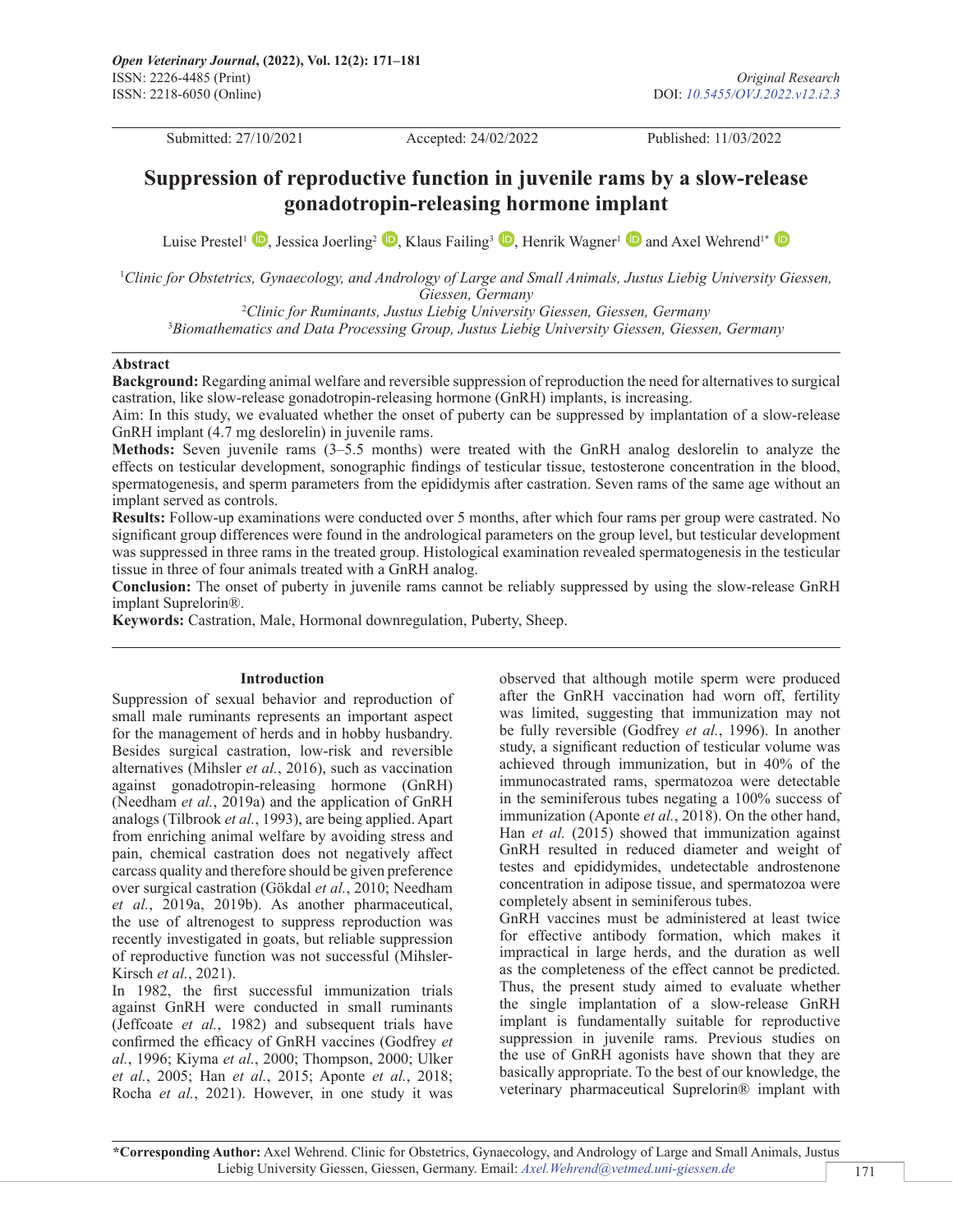the active ingredient deslorelin has not been tested so far in juvenile rams.

In adult rams, the application of GnRH analogs with a prolonged duration of action leads to a paradoxical reaction. In the first few hours (stimulation phase), an increased release of follicle-stimulating hormone and luteinizing hormone is followed by a marked increase in testosterone concentration (Jiménez-Severiano *et al.*, 2007), subsequently resulting in a reduced responsiveness of the pituitary gland to GnRH (Adams, 2005). According to the manufacturer, the Suprelorin® implant is licensed for reproduction suppression in male dogs and ferrets (Vinke *et al.*, 2008; Driancourt and Briggs, 2020), takes effect 6 weeks postimplantation, and has guaranteed activity for 6 months at the 4.7 mg dosage. Compared to natural GnRH, deslorelin (D-Trp(6)-N-Et-D-GlyNH2(10)- GnRH) contains chemical modifications of the amino acid sequence at position 6 (amino acid D-tryptophan instead of glycine), which protects against proteolysis, and at position 10 (N-EtNH2 instead of Gly-NH2), which improves receptor binding affinity (PubChem CID 25077495).

In adult Soay rams, the intravenous application of GnRH agonist for eight consecutive days resulted in significantly decreased plasma concentration of testosterone, but did not affect the testicular diameter compared to the control group (Fraser and Lincoln, 1980). The implantation of the GnRH agonist goserelin every 4 weeks in juvenile male sheep could effectively suppress puberty, which was reflected by significantly lower testicular weights in the treated group (Robinson *et al.*, 2014). In addition, other modified GnRH analogs have also been used in two previous studies, but these were applied as repeated injections rather than as implants and led to contrary results (Tilbrook *et al.*, 1993; Chandolia *et al.*, 1997). Until today, no research has been conducted on the slow-release implant containing deslorelin in rams, but slow-release GnRH implants have been used with varying degrees of success in rabbits, rats, cats, boars, goats, and marsupials (Herbert *et al.*, 2007; Kauffold *et al.*, 2010; Edwards *et al.*, 2013; Goericke-Pesch *et al.*, 2014; Fontaine, 2015; Goericke-Pesch *et al.*, 2015; Giriboni *et al.*, 2020).

Research in the field of chemical suppression of reproduction has already been going on for a long time and has made many advances noting speciesspecific differences in endocrine response (Thau *et al.*, 1985). In animal husbandry, there is great interest in the reversible suppression of testicular function in order to a) enable mixed-sex pasture management and b) preserve breeding process. The present study aimed to determine if single implantation of the slow-release GnRH implant Suprelorin® can reduce testicular development and thereby suppress the onset of puberty in juvenile rams.

# **Materials and Methods**

# *Animals, feeding, and housing*

Fourteen rams from three different breeds (8 Merino Landschafe, 4 Bentheimer Landschafe, and 2 Scottish Blackface) were included in this study and were equally distributed between an experimental group (group 1, Suprelorin® implant) and a control group (group 2, no Suprelorin® implant). The breeds were chosen to include seasonal (Scottish Blackface and Bentheimer Landschaf) and aseasonal rams (Merino Landschaf). In analogy to the application in dogs, sheep from the experimental group were implanted with one 4.7 mg deslorelin implant (Suprelorin®, Virbac Arzneimittel GmbH, Bad Oldesloe, Germany) subcutaneously at the side of the navel at 3–5.5 months of age, i.e., before the onset of puberty in summer (June–July). The sheep were housed in a communal loose housing system measuring  $5 \times 10$  m with water and hay freely available, while concentrate was fed once daily in pellet form.

### *Clinical examination*

The first examination was carried out 14 days postimplantation. Ten additional examinations took place at 14-day intervals including the determination of heart and respiratory rate, internal body temperature, body size, body weight, and fecal consistency. Besides, in the experimental group, the implantation site was examined.

### *Manual and sonographic andrological examination*

The andrological examination included the documentation of testicular parameters such as length, width, thickness (height) (using a testimeter according to Podany), and testicular consistency (by manual palpation performed by an experienced veterinarian), which was classified into five levels (level  $1 = soft$ elastic to level  $5 = \text{coarse}$ ). Sonographic examination of the testes was performed using a Honda HS-1500VET ultrasound scanner (Honda Electronics Co., Ltd., Tokyo, Japan). A 50-mm multifrequency transrectal ultrasound probe (HLV-375M; 7.5 MHz) was used, following previous studies by Pugh *et al.* (1990) and Gouletsou *et al.* (2003). For better coupling of the ultrasound probe, the scrotum was sheared and shaved. Five images were obtained per testicular side  $(1 \times$  longitudinal section,  $2\times$  transverse section,  $1\times$  epididymal head, and  $1\times$ epididymal tail). In the longitudinal section and the two cross-sections, the region of interest (ROIs) for gray scale analysis [gray scale normal distribution, mean of gray scale distribution (Lmean), standard deviation, modal value for the most frequently found gray pixels (Nmost), and maximum value (N-all)] were analyzed. Two ROIs, each 0.25 cm² in size, were defined per image, each located between the skin line and on either side of the rete testis according to the protocol of Kauffold *et al.* (2011) (Fig. 1).

### *Blood collection and determination of serum testosterone concentrations*

Blood was drawn from the jugular vein every 14 days to determine the testosterone concentration. Blood was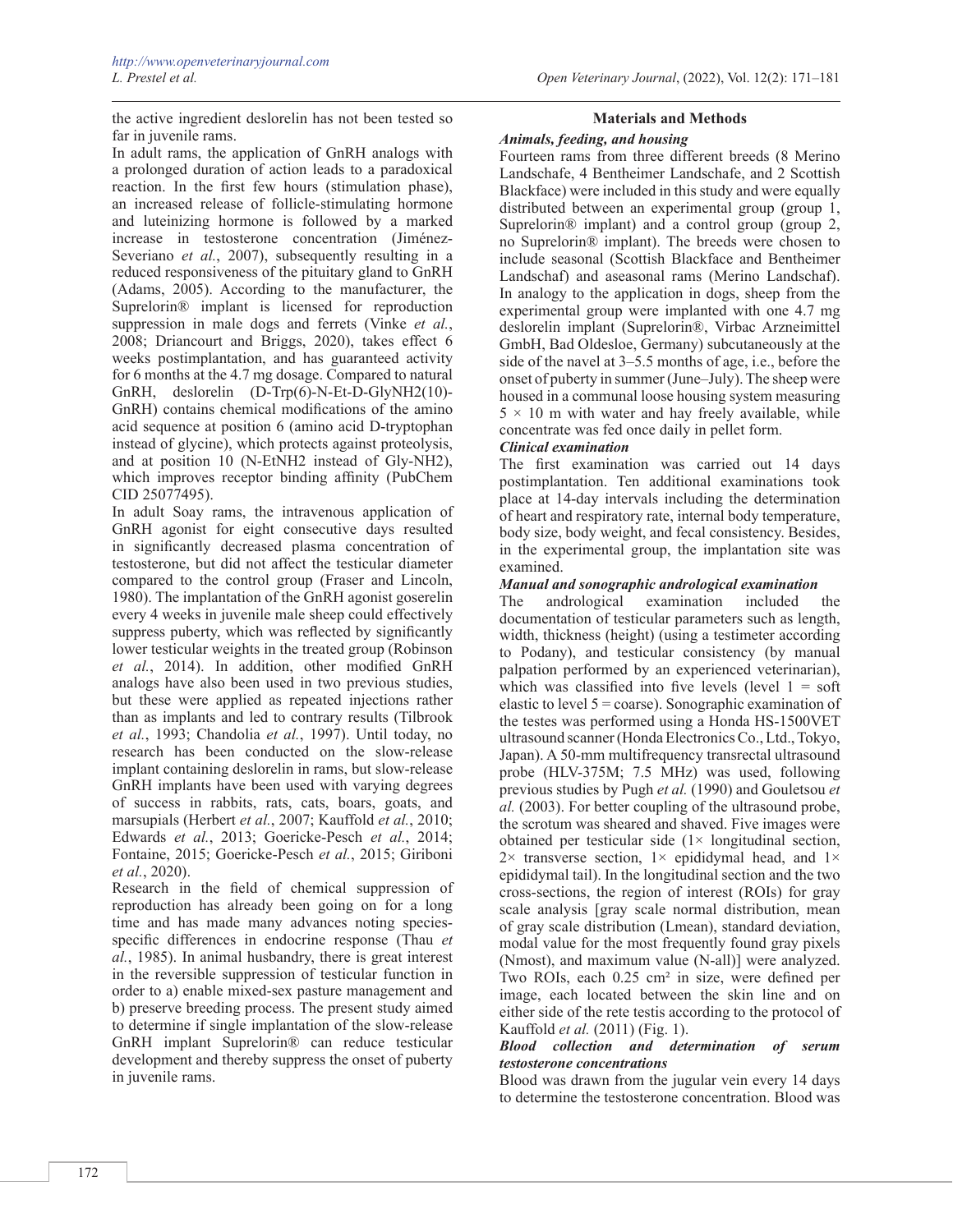

**Fig. 1.** Sonographic image of the testicular tissue (Honda HS-1500 VET, 7.5 MHz, transrectal probe) presenting moderate echogenicity, and the mediastinum testis presenting as a hyperechogenic structure. The ROIs were located on both sides of the mediastinum testis with a basal area of 0.25 cm².

collected in serum tubes (Kabe, Nürmbrecht, Germany), centrifuged at 2,576 g for 5 minutes, and serum was frozen at −30°C until further analysis. Testosterone was measured in duplicate (including quality controls), using established radioimmunological measurement methods (Hoffmann and Landeck, 1999). The detection limit of testosterone was 0.1 ng/ml. Both intra- and interassay coefficients of variation were 7.8%–9.0%.

# *Surgical castration, histological and spermatological examination*

After 140 days, 8 animals (4 rams per group) were surgically castrated according to standard procedures. The testicular tissue was examined histologically for signs of spermatogenesis. Pieces of tissue from the testis, epididymal head, body, and tail were removed with a scalpel and fixed in Formol. After embedding in paraffin, tissue sections with a thickness of  $5 \mu m$ were prepared and stained with hematoxylin and eosin. Spermatogenesis is defined as the presence of all stages of spermatocytogenesis where evident spermatozoa could be seen in the lumen of the seminiferous tubules. In addition, sperm had to be detected in the epididymal tissue. Furthermore, seminal fluid was transferred from the epididymis tail to a microscope slide, and a spermatological examination was performed. Examination criteria included mass movement, single movements (forward, circular, and local movement), and the detection of dead spermatozoa after live–dead staining with eosin-nigrosin (Tanghe *et al.,* 2002). In the present study, 200 spermatozoa were counted and the results were quantitatively expressed as percentage. Sperm motion parameters were evaluated by computerassisted semen analysis (CASA, AndroVision®- System, Fa. Minitube, Tiefenbach), which is described in detail by Hahn *et al.* (2019).

# *Statistical analysis*

The qualitative traits of mass movement, testicular consistency, and the presence of spermatogenesis are presented as frequency tables generated using the program BMDP4F (Statistical Solutions Ltd., Cork, Ireland); potential differences between the two groups were evaluated using Fisher's generalized test. Histological results were evaluated using a scoring key with "1" indicating that spermatogenesis was present in the tissue and "2" representing no spermatogenesis. The group and time influence were analyzed using a twofactor analysis of variance with measurement repetitions of the time parameter; the BMDP2V program was used for the analysis of approximately normally distributed characteristics. For comparing the semiquantitative characteristic mass movement, the Wilcoxon–Mann– Whitney exact test was applied using the program "StatXact." Differences in the individual parameters were compared using the *t-*test. This was preceded in each case by Levene's test to test the characteristics for group-dependent scatter differences, using the BMDP3D program.

# *Ethical approval*

All experimental procedures were approved by the ethics committee of Regierungspräsidium Giessen (Regional Council of Giessen), Germany (Approval number V 54-19c 20 15 H 01 GI 18/14 No. 24/2011). All methods were carried out in accordance with relevant guidelines and regulations and in compliance with the ARRIVE guidelines. All rams belonged and were maintained and managed at the Clinic for Obstetrics, Gynecology, and Andrology of Large and Small Animals of the Justus Liebig University Giessen.

### **Results**

The clinical examination parameters did not differ significantly between groups ( $p > 0.05$ ), but there was a highly significant effect of time (*p* < 0.001). Neither signs of inflammation at the implantation site could be detected, nor statistically significant group differences were found during the andrological examination (*p* > 0.05, Table 1), but there was a highly significant effect of time in both groups ( $p < 0.001$ ). Nevertheless, the rams in the experimental group did not show uniform testicular development, with three of seven rams showing a reduced testicular development (Additional File 1). On average, the testicular diameter before surgical castration was 21.6 cm in the experimental group and 25.9 cm in the control group (Fig. 2).

In the sonographic examinations, the testicular tissue was found to be homogeneous with medium echogenicity in all cases. The mediastinum testis was hyperechogenic (Fig. 1), while the epididymal tissue was clearly hypoechogenic and heterogeneous. The results of the gray scale analysis, presented in Table 2, did not show a significant effect of treatment ( $p > 0.05$ ). In three of the four treated rams, sperm could be detected in the epididymis tail after castration. In the control group, no sperm could be obtained from the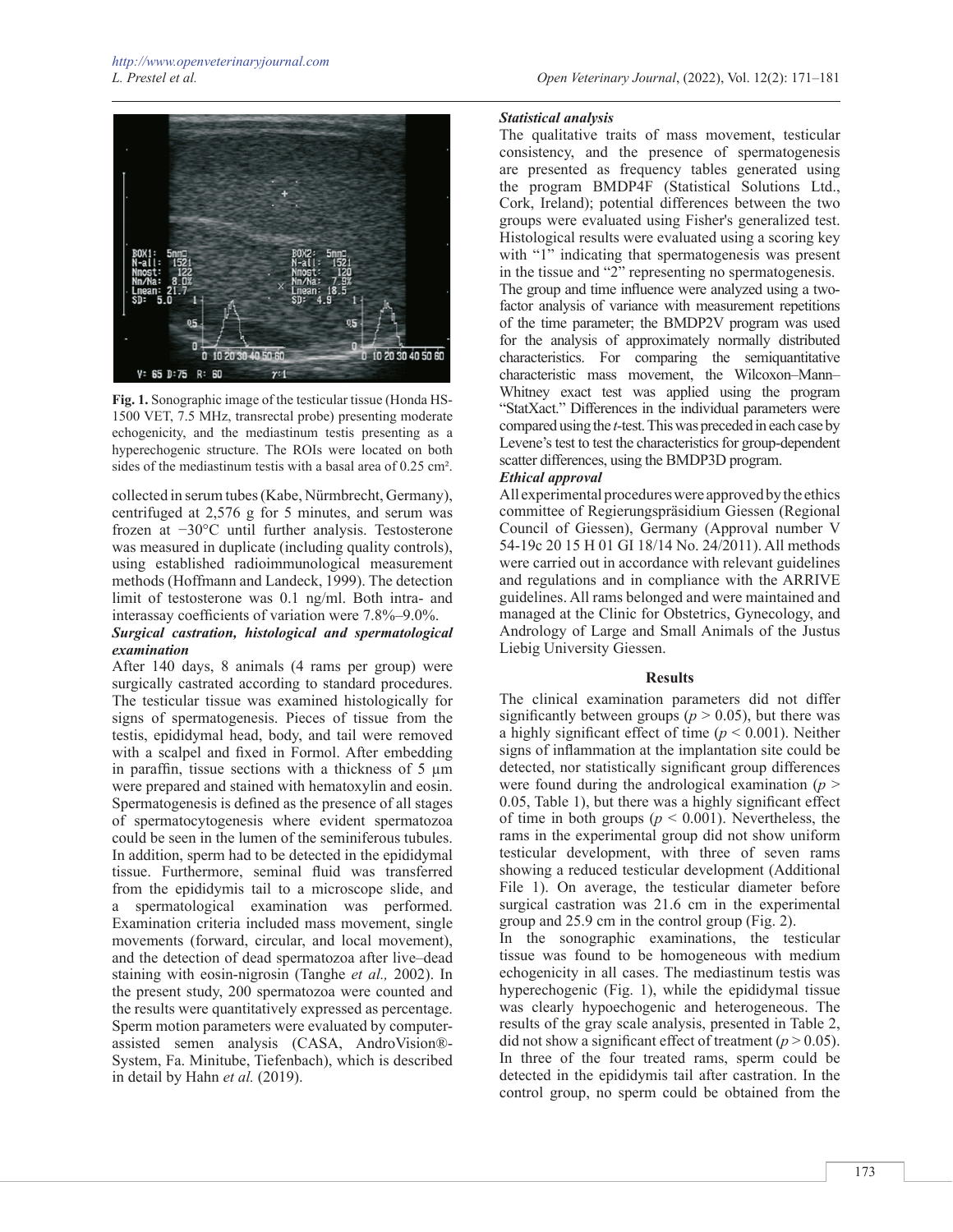**Table 1.** Arithmetic mean and standard deviation of the clinical findings of the andrological examination with respect to testis circumference, length, width, and height in cm, and consistency (Con) of both testis of rams from treated group  $(1, n = 7)$  and control group  $(2, n = 7)$ .

| <b>Time</b>                                                              | Group          | <b>Scope</b>   | Length         | Width         | Height        | Consistency   |
|--------------------------------------------------------------------------|----------------|----------------|----------------|---------------|---------------|---------------|
| $\mathbf{1}$                                                             | $\mathbf{1}$   | $19.6 \pm 4.3$ | $8.3 \pm 1.3$  | $4.2 \pm 0.8$ | $3.3 \pm 0.6$ | $3.0 \pm 0.0$ |
|                                                                          | $\overline{2}$ | $18.3 \pm 4.9$ | $7.8 \pm 1.3$  | $3.9 \pm 0.8$ | $2.9 \pm 0.8$ | $3.0 \pm 0.0$ |
|                                                                          | $\mathbf{1}$   | $19.8 \pm 4.0$ | $8.3 \pm 1.6$  | $4.1 \pm 1.0$ | $3.3 \pm 0.8$ | $3.0 \pm 0.0$ |
|                                                                          | $\sqrt{2}$     | $18.2 \pm 5.0$ | $7.7 \pm 1.6$  | $3.7 \pm 1.1$ | $2.8 \pm 0.8$ | $2.9 \pm 0.3$ |
|                                                                          | $\mathbf{1}$   | $20.0 \pm 4.2$ | $8.1 \pm 1.2$  | $3.7 \pm 0.7$ | $3.2 \pm 0.8$ | $3.0 \pm 0.0$ |
|                                                                          | $\mathfrak{2}$ | $19.2 \pm 4.7$ | $7.8 \pm 1.2$  | $3.5 \pm 1.1$ | $3.0 \pm 1.0$ | $3.0 \pm 0.5$ |
|                                                                          | $\mathbf{1}$   | $19.6 \pm 3.8$ | $8.0 \pm 1.3$  | $3.5 \pm 0.9$ | $3.0 \pm 0.8$ | $2.9 \pm 0.3$ |
|                                                                          | $\sqrt{2}$     | $20.3 \pm 5.5$ | $7.9 \pm 1.7$  | $3.5 \pm 1.2$ | $3.2 \pm 1.0$ | $3.2 \pm 0.4$ |
| 5                                                                        | $\mathbf{1}$   | $19.8 \pm 3.7$ | $7.9 \pm 1.4$  | $3.7 \pm 0.8$ | $3.1 \pm 0.8$ | $2.4 \pm 0.7$ |
|                                                                          | $\mathfrak{2}$ | $20.6 \pm 5.3$ | $8.4 \pm 2.0$  | $3.7 \pm 1.4$ | $3.5 \pm 1.2$ | $3.1 \pm 0.3$ |
|                                                                          | $\mathbf{1}$   | $19.9 \pm 3.6$ | $8.2 \pm 1.8$  | $3.7 \pm 0.9$ | $3.4 \pm 0.9$ | $2.7 \pm 0.5$ |
|                                                                          | $\overline{2}$ | $20.8 \pm 6.0$ | $8.7 \pm 2.5$  | $3.9 \pm 1.4$ | $3.5 \pm 1.2$ | $2.7 \pm 0.5$ |
|                                                                          | $\mathbf{1}$   | $20.6 \pm 2.9$ | $9.0 \pm 1.6$  | $4.2 \pm 0.6$ | $3.8 \pm 0.6$ | $2.6 \pm 0.5$ |
|                                                                          | $\overline{2}$ | $22.7 \pm 5.5$ | $10.2 \pm 2.4$ | $4.6 \pm 1.2$ | $4.3 \pm 1.2$ | $2.7 \pm 0.5$ |
|                                                                          | $\mathbf{1}$   | $21.9 \pm 3.5$ | $8.6 \pm 1.4$  | $3.9 \pm 1.0$ | $3.4 \pm 0.8$ | $2.6 \pm 0.5$ |
|                                                                          | $\overline{2}$ | $24.4 \pm 5.1$ | $9.7 \pm 2.1$  | $4.7 \pm 1.4$ | $4.2 \pm 1.2$ | $3.0 \pm 0.0$ |
|                                                                          | $\mathbf{1}$   | $22.6 \pm 3.1$ | $8.5 \pm 1.2$  | $4.1 \pm 0.7$ | $3.4 \pm 0.6$ | $2.6 \pm 0.5$ |
|                                                                          | $\overline{2}$ | $25.0 \pm 5.2$ | $9.9 \pm 2.0$  | $4.8 \pm 1.2$ | $4.3 \pm 1.3$ | $3.0 \pm 0.0$ |
| $\sqrt{2}$<br>$\mathfrak{Z}$<br>$\overline{4}$<br>6<br>7<br>8<br>9<br>10 | $\mathbf{1}$   | $22.3 \pm 2.6$ | $9.4 \pm 1.4$  | $4.3 \pm 0.7$ | $4.2 \pm 0.9$ | $2.6 \pm 0.5$ |
|                                                                          | $\mathbf{2}$   | $25.1 \pm 4.5$ | $11.1 \pm 2.3$ | $5.1 \pm 1.3$ | $5.0 \pm 1.4$ | $3.0 \pm 0.0$ |



**Fig. 2.** Different testicular convolute sizes of a ram after treatment with deslorelin (right) and without treatment (left).

epididymis tail in one of the four rams. The results of the spermatological examination are given in Table 3. No significant group differences could be determined  $(p > 0.05)$ .

Histological examination of the testicular and epididymal tissue revealed no evidence of ongoing spermatogenesis in the rams in which no sperm was collected from the epididymis (Fig. 3). In the control group, active spermatogenesis was detected in the testicular tissue of three of the four rams. Of the four treated rams, one did not show spermatogenesis, but results were not statistically significant ( $p > 0.05$ ).

The results of the testosterone determination did not yield significant group differences ( $p > 0.05$ , Table 4); nevertheless, some individuals of the treated group displayed testosterone concentrations above the basal level. Overall, in experimental group 1, the highest concentrations of testosterone were measured at the first examination and no further peaks were detected during the subsequent course of the trial.

### **Discussion**

If the aim of a treatment is to achieve suppression of reproduction, then it must be absolute in order to apply it in practice. Thus, a relatively small number of 14 animals were used in this study, since data from a few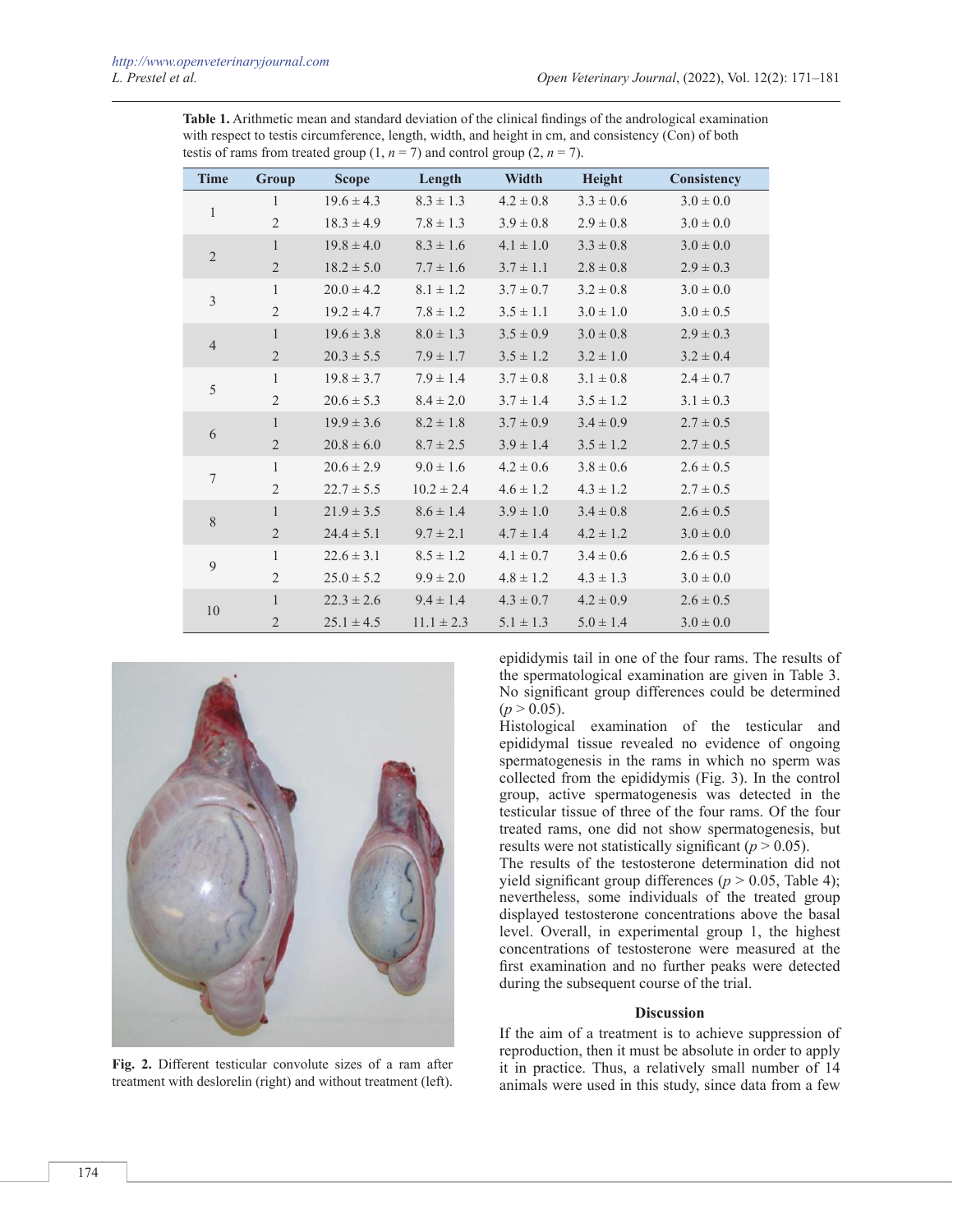**Table 2.** Results of quantitative gray scale analysis by sonography (Honda HS-1500 VET, 7.5 MHz, transrectal probe) with the corresponding arithmetic mean of Nmost (modal value for the most frequently found gray pixels) and Lmean (mean of gray scale distribution) values of rams from treated group (1) and control group (2).

| <b>Time</b>      | Group          | mLmW   | s mLmW | mLmost | s mLmost |
|------------------|----------------|--------|--------|--------|----------|
| $\mathbf{1}$     | 1              | 16.95  | 5.15   | 177.3  | 53.25    |
|                  | $\overline{2}$ | 15.4   | 4.5    | 178.25 | 36.7     |
| $\sqrt{2}$       | $\mathbf{1}$   | 19.95  | 4.9    | 149.45 | 29       |
|                  | $\sqrt{2}$     | 18.65  | 4.8    | 167.4  | 32.25    |
| $\mathfrak z$    | $\mathbf{1}$   | 19.55  | 3.4    | 150.35 | 19.7     |
|                  | $\mathfrak{2}$ | 20.4   | 4.5    | 151.45 | 21.6     |
| $\sqrt{4}$       | $\mathbf{1}$   | 18.95  | 4.2    | 151.2  | 19.2     |
|                  | $\overline{2}$ | 19.8   | 5.2    | 151.5  | 16.7     |
| $\sqrt{5}$       | $\mathbf{1}$   | 17.45  | 3.8    | 150.65 | 21.8     |
|                  | $\mathfrak{2}$ | 19.3   | 5.5    | 152    | 21.75    |
| 6                | $\mathbf{1}$   | 18.55  | 3.75   | 152.55 | 15.85    |
|                  | $\overline{2}$ | 20.25  | 5.3    | 148.6  | 28.3     |
| $\boldsymbol{7}$ | $\mathbf{1}$   | 17.25  | 4.05   | 163.5  | 32.15    |
|                  | $\overline{2}$ | 20.65  | 5.2    | 151.35 | 21.05    |
|                  | $\mathbf{1}$   | 18.05  | 5.45   | 156.6  | 38.9     |
| $\,8\,$          | 2              | 21.75  | 4.2    | 147.25 | 23.65    |
|                  | $\mathbf{1}$   | 15.25  | 5.6    | 172.55 | 53.75    |
| 9                | $\overline{2}$ | 21.2   | 4.85   | 143.45 | 20.15    |
|                  | $\mathbf{1}$   | 18.2   | 5.05   | 155.2  | 34.35    |
| $10\,$           | $\overline{2}$ | 11.595 | 4.3    | 143.15 | 25.7     |

MLmW: mean of Lmean 1 and 2 of the left and right testis; s mLmW: standard deviation of mean of Lmean 1 and 2 of the left and right testis; mNmost: mean of Nmost 1 and 2 of the left and right testis; and s mLmost: standard deviation of mean of Nmost 1 and 2 of the left and right testis.



**Fig. 3.** Testis and epididymal body (from top to bottom). Each from a sheep with normal (left) and completely suppressed spermatogenesis (right). H&E staining,  $100 \times$ magnification.

animals can also indicate if reproductive suppression is possible. The seasonality of the animals was also

considered; as different breeds of sheep were included in this study. Different methods were used to evaluate the effects of the implant in order not to rely solely on clinical andrological parameters. Castration followed by spermatological examination of the epididymal semen and histological examination of the testicular tissue was used as the gold standard to verify whether reproductive suppression was present. Gray scale analysis of testicular tissue was chosen because it is more sensitive than the simple B-mode method (Gärtner *et al.*, 1998; Kauffold *et al.*, 2011). The human eye distinguishes only 20–30 different shades of gray, whereas 256 different gray values can be differentiated using sonographic gray value analysis (Oberholzer *et al.*, 1996; Lieu, 2010). This method has also been established for various animal species (Chandolia *et al.*, 1997; Aravindakshan *et al.*, 2000; Kauffold *et al.*, 2011).

Repeated examination of clinical parameters, body weight, and implantation site revealed no adverse side effects of implantation, which is in accordance with other studies that have performed implantation in boars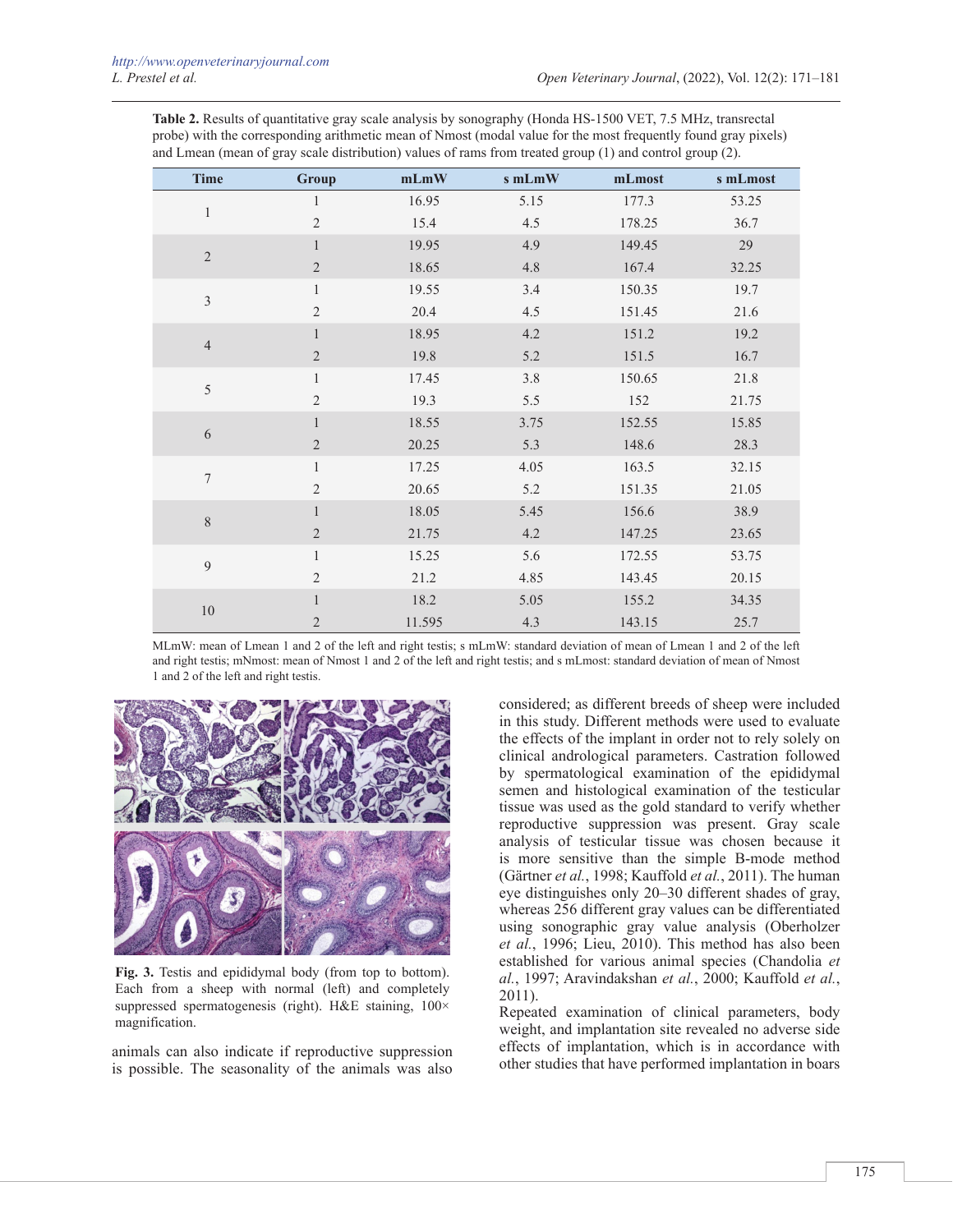| <b>Variable</b>                                  | <b>Group</b>   | $\overline{x}$ | S    | $x_{\rm min}$ | $x_{\rm max}$ | $p$ -value |
|--------------------------------------------------|----------------|----------------|------|---------------|---------------|------------|
| <b>VBR</b>                                       |                | 60             | 11.5 | 50            | $70\,$        | 0.5        |
|                                                  | $\mathfrak{2}$ | 66.6           | 10.3 | 50            | $80\,$        |            |
| <b>VBL</b>                                       | $\mathbf{1}$   | 62.5           | 12.6 | 50            | 80            | 0.5        |
|                                                  | $\overline{2}$ | 60.8           | 9.2  | 50            | $70\,$        |            |
| <b>OKBR</b>                                      | $\mathbf{1}$   | 20             | 11.5 | $10\,$        | 30            | $0.2\,$    |
|                                                  | $\overline{2}$ | 18.3           | 11.7 | $10\,$        | $40\,$        |            |
|                                                  | $\,1$          | $20\,$         | 8.2  | $10\,$        | $30\,$        | $0.1\,$    |
| OKBL                                             | $\overline{2}$ | 24.2           | 16.8 | 10            | 50            |            |
|                                                  | $\mathbf{1}$   | 54             | 22.3 | 25            | 73            | 0.5        |
| $\rm LR$                                         | $\overline{2}$ | 62.2           | 11.8 | 41            | 75            |            |
| ${\rm LL}$                                       | $\mathbf{1}$   | 60.2           | 20.1 | $26\,$        | 84            | $0.8\,$    |
|                                                  | $\overline{2}$ | 68.8           | 12.1 | 50            | $82\,$        |            |
| ${\rm TR}$                                       | $\mathbf{1}$   | 46             | 22.3 | 27            | 75            | 0.5        |
|                                                  | $\mathfrak{2}$ | 37.8           | 11.8 | 25            | 59            |            |
|                                                  | $\mathbf{1}$   | 39.7           | 20.1 | $18\,$        | 64            | $0.8\,$    |
| $\ensuremath{\mathsf{T}}\ensuremath{\mathsf{L}}$ | $\sqrt{2}$     | 31.2           | 12.1 | $18\,$        | $50\,$        |            |

**Table 3.** Comparison of spermatological findings of rams from the treated group (1) and control group (2) on the 10th test date of the experimental period.

VBR/VBL: forward motility sperm from right (R) or left (L) testis in %; OKBR/OKBL: location and circular motion sperm from right (R) and left (L) testis, respectively, in %; LR/LL: percentage of live (unstained) sperm in right (R) and left (L) testis after live–dead staining count; TR/ TL: percentage of dead (stained) sperm in right (R) and left (L) testis after live–dead staining count; *x̅*: arithmetic mean; *s*: standard deviation; *x*<sub>min</sub>: smallest value of the measurement series; and *x*<sub>max</sub>: largest value of the measurement series.

and queens and male rabbits (Kauffold *et al.*, 2010; Goericke-Pesch *et al.*, 2013, 2015).

It is noteworthy that no reliable reproductive suppression was possible with the GnRH implant. Although more animals in the experimental group than in the control group showed suppressed testicular development and spermatogenesis, a 100% effect could not be achieved and additionally no statistically significant group differences could be detected. Evidence that the onset of puberty occurred during the present study can be concluded from the significant growth of testicular dimensions over time in the experimental phase. According to Belibasaki (2000), sexual maturity in rams occurs on average after 180 days.

Overall, there are four studies in the literature where GnRH analogs were used to suppress reproduction in juvenile rams. The repeated implantation (with 4-weekintervals) of Zoladex (GnRH agonist: goserelin) in prepubertal 8-week-old male sheep inhibited the pubertal increase in testosterone release and the increase in scrotal volume (Robinson *et al.*, 2014). In the study of Tilbrook *et al.* (1993), the efficacy of implants and mini-pumps with GnRH agonists in prepubertal rams was evaluated. The application or renewal of the mini-pump was performed every 4 weeks. At the end of the trial (16 weeks), 100% suppression of reproduction was not achieved in either group. While 9 of 10 rams in the control group had mounted and/ or ejaculated when presented with estrous ewes, sexual

behavior was suppressed in 7 of 10 rams treated with the implant. Lincoln *et al.* (1986) implanted a minipump and used 50 μg buserelin/animal/day for treating rams, thus achieving a reduction in testicular size in all rams. Whether there was also an abrogation of spermatogenesis was not described. This is in contrast to the results of a study by Chandolia *et al.* (1997), who administered a long-acting formulation of the GnRH agonist leuprolide to rams at 1.5 mg/kg intramuscularly at 3 and 7 weeks of age, and following-up with for 24 weeks. At the end of the study, semen could be obtained from all rams by electroejaculation, and the parameters of mass and single movement were normal. Furthermore, no significant differences in testicular circumference and weight development were observed between the two groups. These results agree with the present study, where the GnRH implant does not provide absolute suppression of reproduction.

The observed differences between our study and some studies mentioned above may be due to the application interval and the chosen agonist. The use of an implant with a long duration of action is important for the use in practice.

With respect to Suprelorin®, the recommended dosage is one implant per dog, regardless of the size of the dog. However, the application of the implant in dogs over 40 kg should be performed after benefit/risk analysis. As an example, in a Boerboel dog with a body weight of about 70 kg, the maintenance of downregulation of the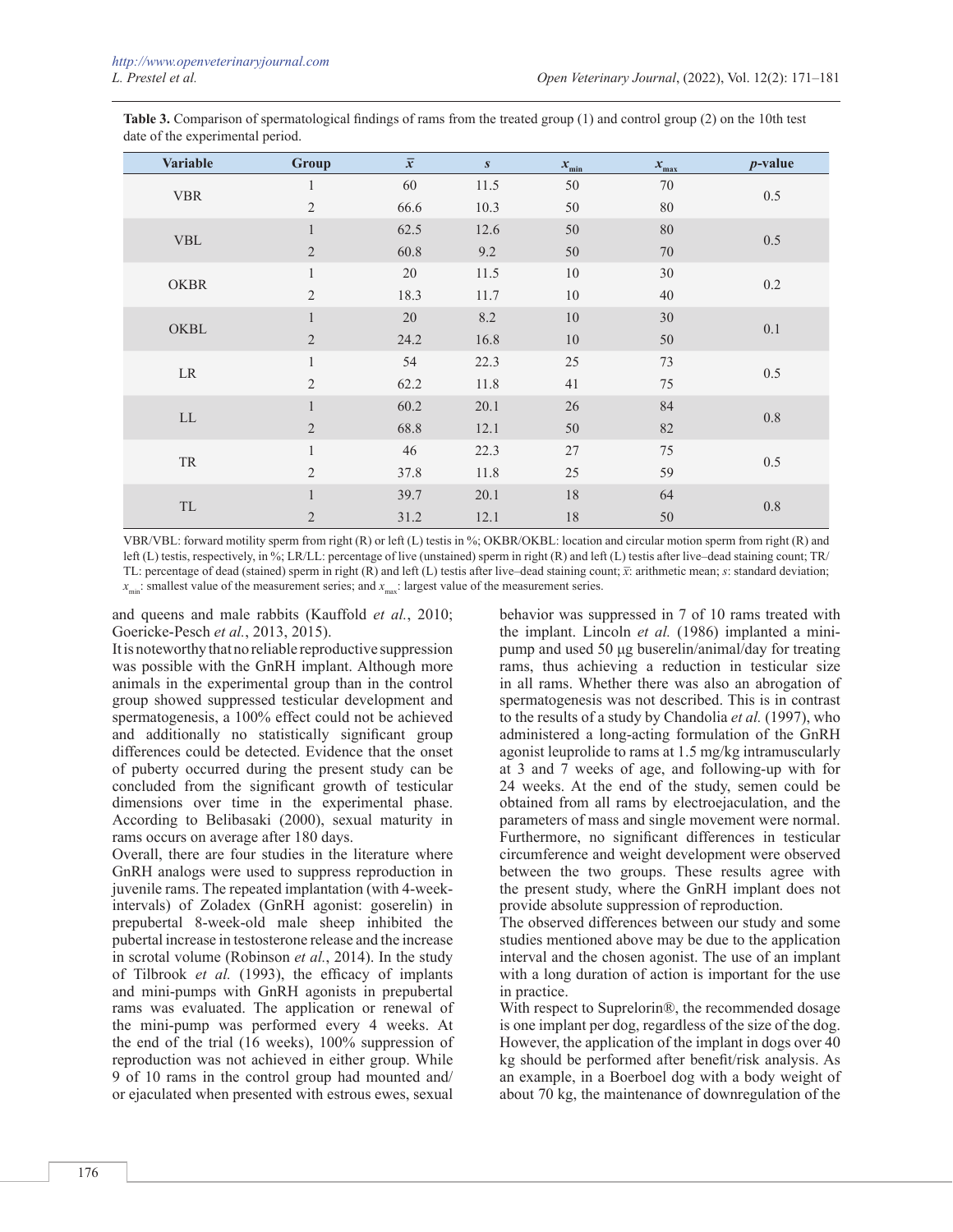**Table 4.** Comparison of geometric mean (xg), positive and negative scatter factor (SF+/SF−) and the largest  $(x_{\text{max}})$ and smallest  $(x_{\text{max}})$  values of the measurement series of testosterone concentration in ng/ml of treated group (1) and control group  $(2)$ .

| <b>Time</b>      | Group          | xg      | $SF+$          | $SF-$   | $x_{\rm min}$ | $x_{\text{max}}$ |
|------------------|----------------|---------|----------------|---------|---------------|------------------|
| 1                | 1              | $1.8\,$ | $\overline{3}$ | 1.1     | $0.8\,$       | 3.4              |
|                  | $\overline{2}$ | 0.3     | $0.7\,$        | 0.1     | < 0.1         | $\,1\,$          |
| $\sqrt{2}$       | $\mathbf{1}$   | $0.7\,$ | 1.4            | 0.4     | 0.2           | $1.3\,$          |
|                  | $\overline{2}$ | 0.5     | $1.4\,$        | 0.2     | 0.1           | 1.3              |
| $\mathfrak{Z}$   | $\mathbf{1}$   | 0.3     | $0.7\,$        | 0.2     | < 0.1         | $0.8\,$          |
|                  | $\overline{2}$ | 0.4     | 1.2            | 0.1     | $\leq 0.1$    | $1.8\,$          |
|                  | $\mathbf{1}$   | 0.5     | $\mathbf{1}$   | 0.3     | 0.2           | $1\,$            |
| $\overline{4}$   | $\sqrt{2}$     | 0.4     | $1.3\,$        | 0.1     | < 0.1         | $1.5\,$          |
|                  | $\mathbf{1}$   | 0.4     | $\mathbf{1}$   | 0.1     | < 0.1         | $\mathbf{1}$     |
| $\sqrt{5}$       | $\overline{2}$ | 0.4     | $1.2\,$        | 0.1     | $< 0.1$       | 2.1              |
| $\sqrt{6}$       | $\mathbf{1}$   | 0.4     | $\mathbf{1}$   | 0.1     | $< 0.1$       | $1.2\,$          |
|                  | $\sqrt{2}$     | 0.6     | 1.9            | $0.2\,$ | $< 0.1$       | 1.6              |
| $\boldsymbol{7}$ | $\mathbf{1}$   | 0.4     | $\mathbf{1}$   | 0.2     | 0.1           | 1.4              |
|                  | $\overline{2}$ | $0.7\,$ | 2.2            | $0.2\,$ | $< 0.1$       | 2.9              |
| $8\,$            | $\mathbf{1}$   | 0.4     | $1.1\,$        | 0.1     | $< 0.1$       | $1.2\,$          |
|                  | $\overline{2}$ | 0.9     | 3.8            | 0.2     | < 0.1         | 3.9              |
| $\mathfrak{g}$   | $\mathbf{1}$   | 0.4     | $\mathbf{1}$   | 0.1     | < 0.1         | $1.3\,$          |
|                  | $\overline{2}$ | 0.2     | 0.3            | 0.1     | 0.1           | $0.7\,$          |
|                  | $\mathbf{1}$   | $0.4\,$ | 0.9            | $0.2\,$ | < 0.1         | $\mathbf{1}$     |
| $10\,$           | $\sqrt{2}$     | $0.5\,$ | 1.1            | 0.3     | 0.3           | $1.4\,$          |

xg: geometric mean; SF+/SF−: positive and negative scatter factor; *x<sub>min</sub>*: smallest value of the measurement series; and *x<sub>min</sub>*: largest value of the measurement series.

hypothalamo–pituitary–gonadal axis was insufficient with Gonazon® (GnRH agonist: azagly-nafarelin) (Goericke-Pesch *et al.*, 2010). The weight of the sheep in our study was 30–60 kg at the end of the experimental phase, so further studies with double the dosage of deslorelin may be helpful in answering the question whether the 4.7 mg preparation is underdosed for the sheep. The extent to which the release of deslorelin occurred over the entire 140-day study period cannot be conclusively determined and requires further research. Further possible causes for the inconsistent effect of the Suprelorin® implant are species differences and differences in gonadal GnRH receptor number (Thau *et al.*, 1985); for example, it has been shown that rats react more sensitively than mice, monkeys, or rabbits (Thau *et al.*, 1985).

In stallion, a reliable suppression of reproduction by GnRH agonists is also not feasible, due to a postulated species-specific conformation of the GnRH receptor (Brinsko *et al.*, 1998). Furthermore, animals with a low pulsatile release of GnRH are thought to be less responsive to GnRH agonist treatment (Goericke-Pesch *et al.*, 2015). In humans and dogs, gonadotropins are subject to high-frequency pulsatile release (4.5 peaks/6 hours), whereas the frequency is lower in bulls,

stallions, and rabbits (4–6 peaks/24 hours). In rams, depending on the season, 3–7 pulses can be measured in 24 hours (Sanford *et al.*, 1974), suggesting that these species may be less sensitive to GnRH agonists.

At the current time, there is no conclusive explanation about the individual effect of GnRH treatment, which was also visible in the present trial. Further studies are necessary to investigate differences in the gonadotropin secretion pathways (Jiménez-Severiano *et al.*, 2007).

Conclusively, the present study evaluated the possibility of downregulating gonadal function in prepubertal rams by the implantation of a slow-release GnRH agonist implant. No statistically significant differences between the groups were found in the andrological examination. Nevertheless, the parameters of testicular examination in the experimental group suggest a varying response to the treatment. Since there were no significant group differences in the histological and spermatological examination, the singular application of the slow-release GnRH implant, including deslorelin at 4.7 mg, is not suitable for reproductive suppression in juvenile rams. Further studies with a higher dosage and different application intervals could provide information on whether the GnRH implant is indeed unsuitable in rams. In summary, it can be stated that the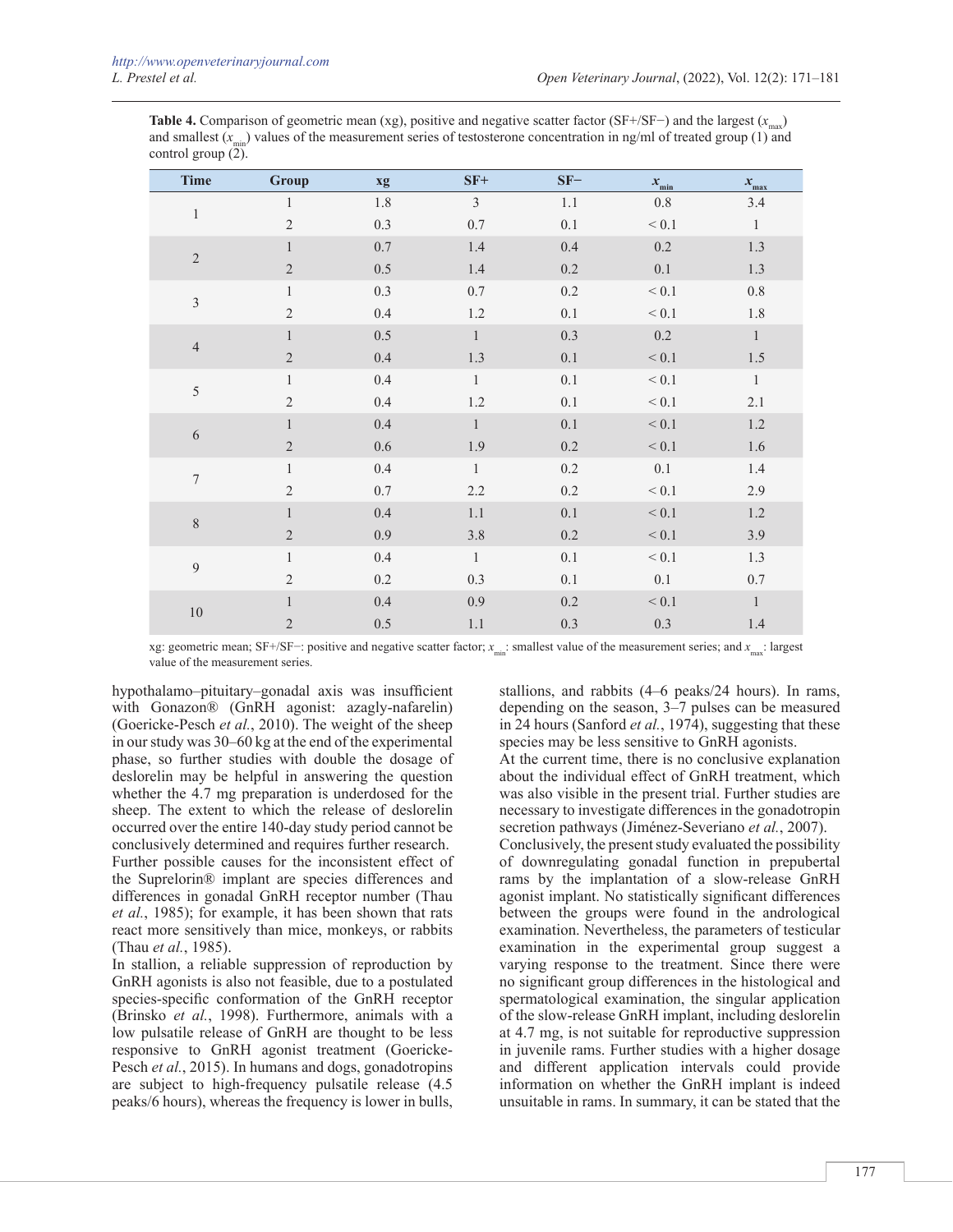goal, namely the reduction of testicular development and the suppression of the onset of puberty, could not be achieved with the single implantation of the GnRH agonist deslorelin. Concretely, the negative outcome of this study could have been the result of a very low dosage or release of the GnRH implant. In few cases, a reduced testicular diameter, as well as the absence of spermatogenesis, could be observed; however, the implant cannot be used reliably in rams in the described application. Moreover, further studies could include estrous ewes to evaluate the reduction of sexual behavior.

# *Conflict of interest*

The authors declare that there is no conflict of interest. *Funding*

No funding was obtained for this study.

# *Authors' contributions*

Investigation was carried out by LP. AW designed the methodology with the help of HW. AW was responsible for conceptualization, resources, and supervision. JJ wrote the original draft. KF performed the formal analysis of the results. All authors read and approved the final manuscript.

### **References**

- Adams, T.E. 2005. Using gonadotropin-releasing hormone (GnRH) and GnRH analogs to modulate testis function and enhance the productivity of domestic animals. Anim. Reprod. Sci. 88, 127–139.
- Aponte, P.M., Gutierrez-Reinoso, M.A., Sanchez-Cepeda, E.G. and Garcia-Herreros, M. 2018. Active immunization against GnRH in pre-pubertal domestic mammals: testicular morphometry, histopathology and endocrine responses in rabbits, guinea pigs and ram lambs. Animal 12, 784–793.
- Aravindakshan, J.P., Honaramooz, A., Bartlewski, P.M., Beard, A.P., Pierson, R.A. and Rawlings, N.C. 2000. Pattern of gonadotropin secretion and ultrasonographic evaluation of developmental changes in the testis of early and late maturing bull calves. Theriogenology 54, 339–354.
- Belibasaki, K. 2000. Sexual activity and body and testis growth in prepubertal ram lambs of Friesland, Chios, Karagouniki and Serres dairy sheep in Greece. Small Rumin. Res. 37, 109–113.
- Brinsko, S.P., Squires, E.L., Pickett, B.W. and Nett, T.M. 1998. Gonadal and pituitary responsiveness of stallions is not down-regulated by prolonged pulsatile administration of GnRH. J. Androl. 19, 100–109.
- Chandolia, R.K., Bartlewski, P.M., Omeke, B.C., Beard, A.P., Rawlings, N.C. and Pierson, R.A. 1997. Ultrasonography of the developing reproductive tract in ram lambs: effects of a GnRH agonist. Theriogenology 48, 99–117.
- Driancourt, M.A. and Briggs, J.R. 2020. Gonadotropinreleasing hormone (GnRH) agonist implants for male dog fertility suppression: a review of mode of

action, efficacy, safety, and uses. Front. Vet. Sci. 7, 483.

- Edwards, B., Smith, A. and Skinner, D.C. 2013. Dose and durational effects of the gonadotropin-releasing hormone agonist, deslorelin: the male rat (Rattus norvegicus) as a model. J. Zoo. Wildl. Med. 44, S97–S101.
- Fontaine, C. 2015. Long-term contraception in a small implant: a review of Suprelorin (deslorelin) studies in cats. J. Feline Med. Surg. 17, 766–771.
- Fraser, H.M. and Lincoln, G.A. 1980. Effects of chronic treatment with an LHRH agonist on the secretion of LH, FSH and testosterone in the ram. Biol. Reprod. 22, 269–276.
- Gärtner, T., Zacharias, M., Jenderka, K.V., Heynemann, H. and Cobet, U. 1998. Equipment-independent ultrasound tissue characterization of testis and prostate. Radiologe 38, 424–433.
- Giriboni, J., Lacuesta, L., Santiago-Moreno, J. and Ungerfeld, R. 2020. Chronic use of a GnRH agonist (deslorelin) or immunization against GnRH: effects on testicular function and sperm quality of bucks. Domest. Anim. Endocrinol. 71, 106395.
- Godfrey, S.I., Walkden-Brown, S.W., Martin, G.B. and Speijers, E.J. 1996. Immunisation of goat bucks against GnRH to prevent seasonal reproductive and agonistic behaviour. Anim. Reprod. Sci. 44, 41–54.
- Goericke-Pesch, S., Georgiev, P., Antonov, A., Vodenicharov, A., Navarro, C. and Wehrend, A. 2014. Reversibility of germinative and endocrine testicular function after long-term contraception with a GnRH-agonist implant in the tom-a followup study. Theriogenology 81, 941–946.
- Goericke-Pesch, S., Georgiev, P., Atanasov, A., Albouy, M., Navarro, C. and Wehrend, A. 2013. Treatment of queens in estrus and after estrus with a GnRHagonist implant containing 4.7 mg deslorelin; hormonal response, duration of efficacy, and reversibility. Theriogenology 79, 640–646.
- Goericke-Pesch, S., Groeger, G. and Wehrend, A. 2015. The effects of a slow release GnRH agonist implant on male rabbits. Anim. Reprod. Sci. 152, 83–89.
- Goericke-Pesch, S., Wilhelm, E., Ludwig, C., Desmoulins, P.O., Driancourt, M.A. and Hoffmann, B. 2010. Evaluation of the clinical efficacy of Gonazon implants in the treatment of reproductive pathologies, behavioral problems, and suppression of reproductive function in the male dog. Theriogenology 73, 920–926.
- Gökdal, O., Atay, O., Ulker, H., Kayaardi, S., Kanter, M., DeAvila, M.D. and Reeves, J.J. 2010. The effects of immunological castration against GnRH with recombinant OL protein (Ovalbumin-LHRH-7) on carcass and meat quality characteristics, histological appearance of testes and pituitary gland in Kıvırcık male lambs. Meat Sci. 86, 692–698.
- Gouletsou, P.G., Amiridis, G.S., Cripps, P.J., Lainas, T., Deligiannis, K., Saratsis, P. and Fthenakis, G.C.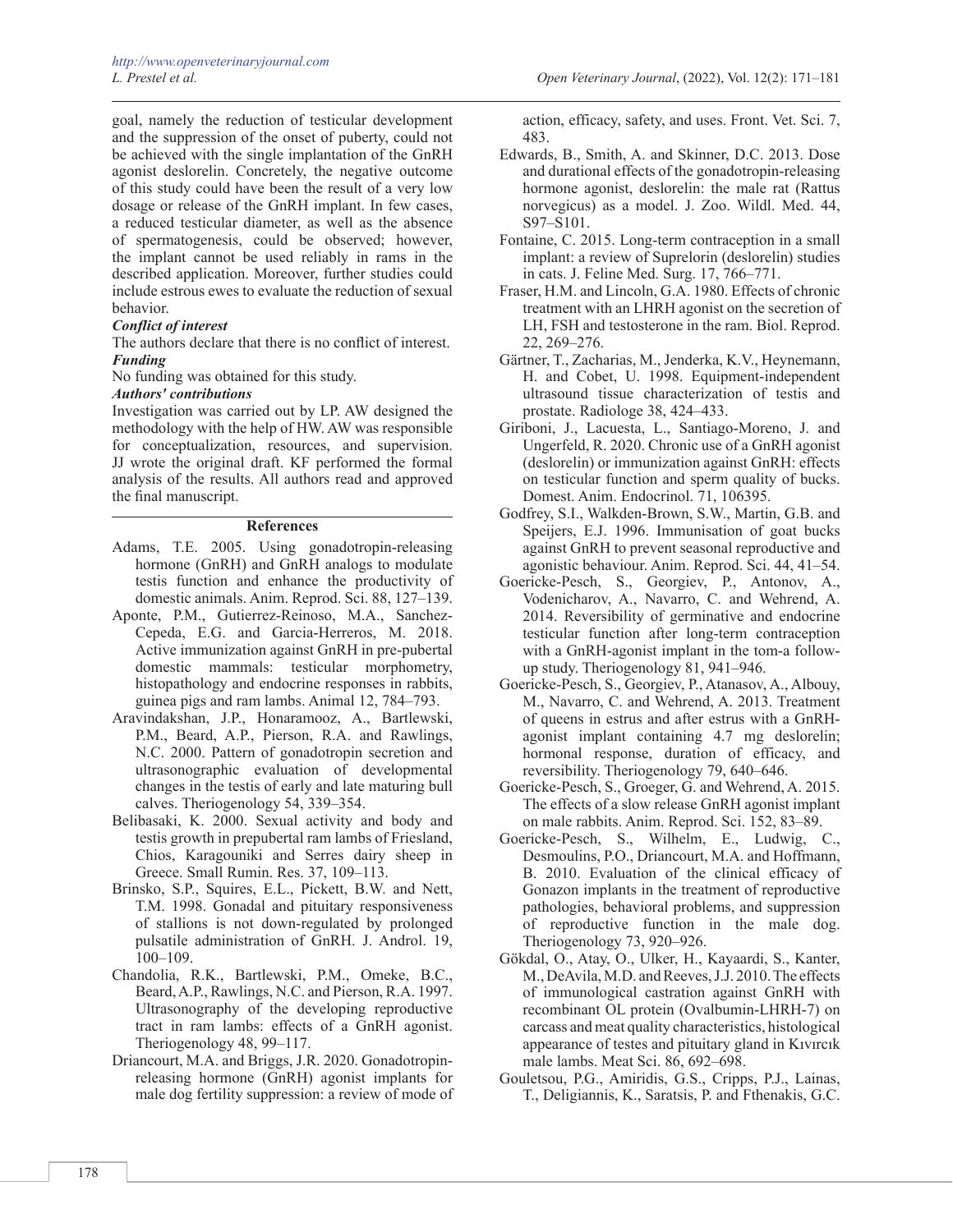2003. Ultrasonographic appearance of clinically healthy testicles and epididymides of rams. Theriogenology 59, 1959–1972.

- Hahn, K., Failing, K. and Wehrend, A. 2019. Effect of temperature and time after collection of buck sperm quality. BMC Vet. Res. 15, 355.
- Han, X., Gu, L., Xia, C., Feng, J., Cao, X., Du, X., Zeng, X. and Song, T. 2015. Effect of immunization against GnRH on hypothalamic and testicular function in rams. Theriogenology 83, 642–649.
- Herbert, C.A., Eckery, D.C., Trigg, T.E. and Cooper, D.W. 2007. Chronic treatment of male tammar wallabies with deslorelin implants during pouch life: effects on development, puberty, and reproduction in adulthood. Biol. Reprod. 76, 1054–1061.
- Hoffmann, B. and Landeck, A. 1999. Testicular endocrine function, seasonality and semen quality of the stallion. Anim. Reprod. Sci. 57, 89–98.
- Jeffcoate, I.A., Lucas, J.M. and Crighton, D.B. 1982. Effects of active immunization of ram lambs and bull calves against synthetic luteinizing hormone releasing hormone. Theriogenology 18, 65–77.
- Jiménez-Severiano, H., D'Occhio, M.J., Lunstra, D.D., Mussard, M.L., Davis, T.L., Enright, W.J. and Kinder, J.E. 2007. Comparative response of rams and bulls to long-term treatment with gonadotropinreleasing hormone analogs. Anim. Reprod. Sci. 98, 204–224.
- Kauffold, J., Kessler, M., Richter, A., Beynon, N. and Wehrend, A. 2011. B-mode ultrasound and greyscale analysis of the epididymis in boars, and the relationship to semen parameters. Reprod. Domest. Anim. 46, 108–113.
- Kauffold, J., Rohrmann, H., Boehm, J. and Wehrend, A. 2010. Effects of long-term treatment with the GnrH agonist deslorelin (Suprelorin) on sexual function in boars. Theriogenology 74, 733–740.
- Kiyma, Z., Adams, T.E., Hess, B.W., Riley, M.L., Murdoch, W.J. and Moss, G.E. 2000. Gonadal function, sexual behavior, feedlot performance, and carcass traits of ram lambs actively immunized against GnRH. J. Anim. Sci. 78, 2237–2243.
- Lieu, D. 2010. Ultrasound physics and instrumentation for pathologists. Arch. Pathol. Lab. Med. 134, 1541–1556.
- Lincoln, G.A., Fraser, H.M. and Abbott, M.P. 1986. Blockade of pulsatile LH, FSH and testosterone secretion in rams by constant infusion of an LHRH agonist. J. Reprod. Fertil. 77, 587–597.
- Mihsler, L., Wagner, H. and Wehrend, A. 2016. Suppression of sexual activity and reproduction in male small ruminants. Tierarztl. Prax. Ausg. G Grosstiere Nutztiere 44, 171–178.
- Mihsler-Kirsch, L., Wagner, H., Failing, K. and Wehrend, A. 2021. Downregulation of testicular function in the goat by altrenogest. BMC Vet. Res. 17, 183.
- Needham, T., Lambrechts, H. and Hoffman, L.C. 2019a. Extending the interval between second vaccination and slaughter: I. Effects on growth, scrotal size and stress responses of immunocastrated ram lambs. Animal 13, 1952–1961.
- Needham, T., Lambrechts, H. and Hoffman, L.C. 2019b. Extending the interval between second vaccination and slaughter: II. Changes in the reproductive capacity of immunocastrated ram lambs. Animal 13, 1962–1971.
- Oberholzer, M., Ostreicher, M., Christen, H. and Brühlmann, M. 1996. Methods in quantitative image analysis. Histochem. Cell. Biol. 105, 333– 355.
- Pugh, C.R., Konde, L.J. and Park, R.D. 1990. Testicular ultrasound in the normal dog. Vet. Radiol. 31, 195– 199.
- Robinson, J.E., Evans, N.P., Dumbell, R., Solbakk, A.- K., Ropstad, E. and Haraldsen, I.R.H. 2014. Effects of inhibition of gonadotropin releasing hormone secretion on the response to novel objects in young male and female sheep. Psychoneuroendocrinology 40, 130–139.
- Rocha, L.F., Souza, R.S., Santana, A.L.A., Macedo, D.S., Santana, A.M.S., da Silva, R.C., Bezerra, P.A., de Jesus, R.D.L. and Barbosa, L.P. 2021. Reproductive parameters of lambs immunocastrated with anti-GnRH vaccine. Anim. Reprod. 18, e20200237.
- Sanford, L.M., Winter, J.S., Palmer, W.M. and Howland, B.E. 1974. The profile of LH and testosterone secretion in the ram. Endocrinol. 95, 627–631.
- Tanghe, S., van Soom, A., Sterckx, V., Maes, D. and Kruif, A. 2002. Assessment of different sperm quality parameters to predict in vitro fertility of bulls. Reprod. Domest. Anim. 37, 127–132.
- Thau, R.B., Limonta, P., Schmidt, F. and Sundaram, K. 1985. Species differences in the sensitivity to GnRH analogs. J. Steroid Biochem. 23, 811–817.
- Thompson, D.L. 2000. Immunization against GnRH in male species (comparative aspects). Anim. Reprod. Sci. 60–61, 459–469.
- Tilbrook, A.J., Galloway, D.B., Williams, A.H. and Clarke, I.J. 1993. Treatment of young rams with an agonist of GnRH delays reproductive development. Horm. Behav. 27, 5–28.
- Ulker, H., Kanter, M., Gökdal, O., Aygün, T., Karakuş, F., Sakarya, M.E., deAvila, D.M. and Reeves, J.J. 2005. Testicular development, ultrasonographic and histological appearance of the testis in ram lambs immunized against recombinant LHRH fusion proteins. Anim. Reprod. Sci. 86, 205–219.
- Vinke, C.M., van Deijk, R., Houx, B.B. and Schoemaker, N.J. 2008. The effects of surgical and chemical castration on intermale aggression, sexual behaviour and play behaviour in the male ferret (*Mustela putorius furo*). Appl. Anim. Behav. Sci. 115, 104–121.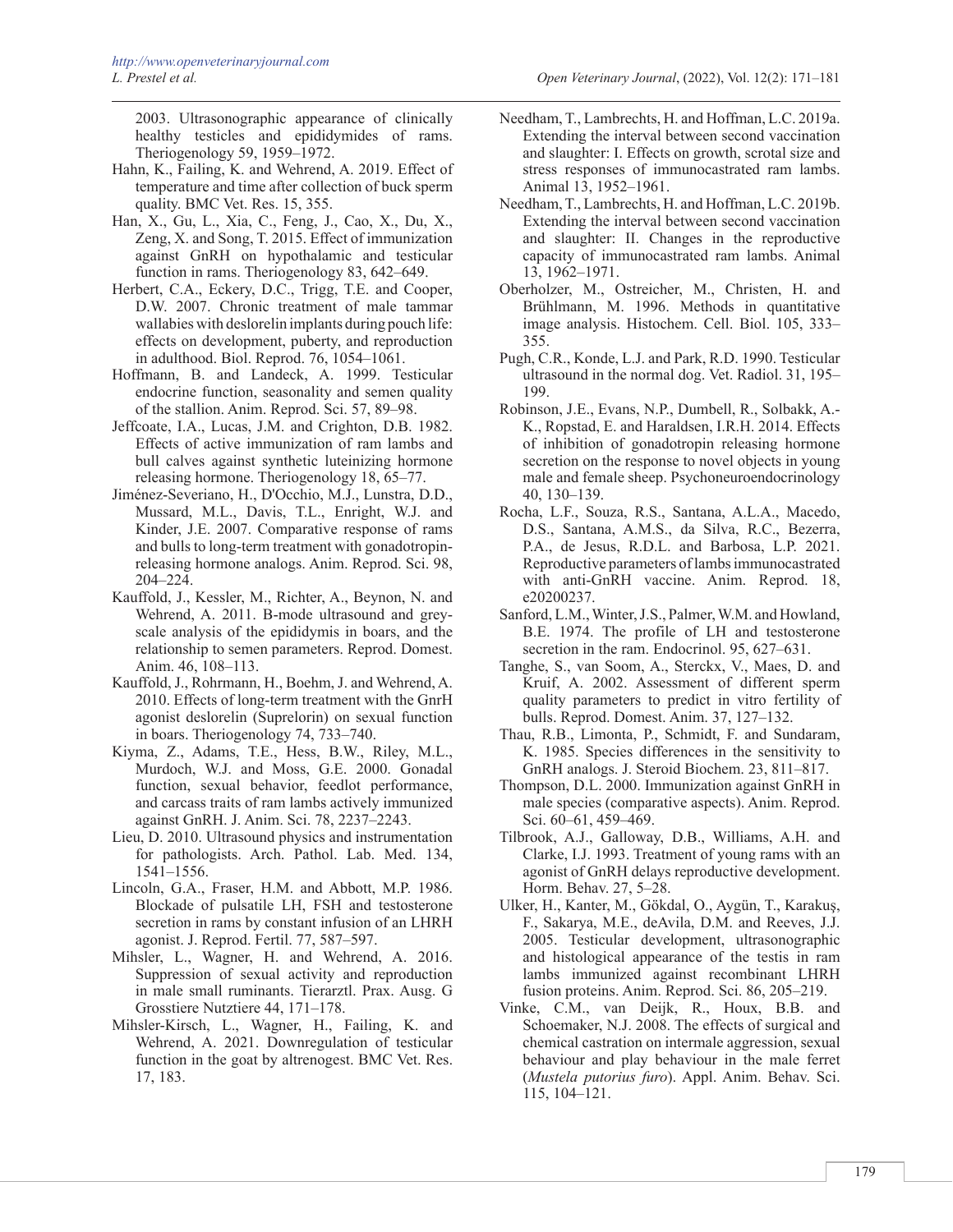**Additional File 1**. Clinical findings of the andrological examination with regard to circumference of the testis, length, width, and height in cm, and consistency of both testis of rams from the treated group  $(1, n = 7)$ .

| Ram/race                | <b>Time</b>      | <b>Scope</b>     | Length           | Width          | Height         | Consistency                 |
|-------------------------|------------------|------------------|------------------|----------------|----------------|-----------------------------|
|                         | $\mathbf{1}$     | 21               | 8.25             | 4.4            | 3.25           | $\mathfrak{Z}$              |
|                         | $\overline{c}$   | 21.5             | 8.75             | 4.6            | 3.25           | $\sqrt{3}$                  |
|                         | $\mathfrak{Z}$   | $21\,$           | 8.15             | 4.15           | 3.25           | $\mathfrak{Z}$              |
|                         | $\overline{4}$   | $22\,$           | 7.25             | 3.85           | 3.25           | $\mathfrak z$               |
| 9 Merino Landschaf      | 5                | $22\,$           | $\,$ $\,$        | $\overline{4}$ | 3.65           | $\sqrt{2}$                  |
|                         | 6                | 21               | 8.25             | $\overline{4}$ | 3.25           | $\mathfrak z$               |
|                         | $\boldsymbol{7}$ | $21\,$           | $\overline{9}$   | 4.25           | $\overline{4}$ | $\sqrt{2}$                  |
|                         | $8\,$            | 22               | 8.75             | 4.25           | $3.5$          | $\sqrt{2}$                  |
|                         | 9                | 25               | 8.5              | 4.5            | 3.65           | $\mathfrak{Z}$              |
|                         | $10\,$           | 22               | 9.5              | 4.75           | 4.75           | $\overline{2}$              |
|                         | $\mathbf{1}$     | $21\,$           | 8.5              | 3.6            | 3.75           | $\mathfrak{Z}$              |
|                         | $\sqrt{2}$       | 21               | 8.4              | 4.25           | $3.2\,$        | $\mathfrak{Z}$              |
|                         | 3                | 22.5             | 8.15             | 3.85           | 3.35           | $\mathfrak{Z}$              |
|                         | $\overline{4}$   | 19               | 8.25             | 3.45           | 2.9            | $\mathfrak{Z}$              |
| 10 Merino Landschaf     | 5                | 18.5             | 7.4              | 3.6            | $2.8\,$        | $\mathbf{1}$                |
|                         | 6                | 19.5             | 7.1              | 2.7            | 2.85           | $\mathfrak{Z}$              |
|                         | $\boldsymbol{7}$ | 19               | $7.5\,$          | 3.75           | $3.5$          | $\sqrt{2}$                  |
|                         | $8\,$            | 19.5             | 7.45             | $\mathfrak{Z}$ | $2.5\,$        | $\sqrt{2}$                  |
|                         | 9                | $20\,$           | 6.5              | 3.35           | 2.7            | $\mathfrak{Z}$              |
|                         | $10\,$           | $17\,$           | 7.75             | $3.5$          | $3.5$          | $\mathfrak{Z}$              |
|                         | $\mathbf{1}$     | 21.5             | 8.5              | 5              | 3.1            | $\mathfrak{Z}$              |
|                         | $\overline{c}$   | $22\,$           | 9.5              | 4.5            | 4.2            | $\sqrt{3}$                  |
|                         | $\mathfrak{Z}$   | $20\,$           | 8.75             | 3.6            | 3.1            | $\mathfrak{Z}$              |
|                         | $\overline{4}$   | 19               | 8.35             | 3.45           | 2.7            | $\sqrt{2}$                  |
| 13 Bentheimer Landschaf | 5                | $20\,$           | 8.5              | 3.6            | 3.1            | $\sqrt{2}$                  |
|                         | 6                | $21\,$           | 9.5              | 4.5            | 4.4            | $\sqrt{2}$                  |
|                         | $\tau$           | 22.5             | 8.6              | 4.35           | $3.5$          | $\mathbf{2}$                |
|                         | $8\,$            | $27\,$           | 9.2              | 4.3            | $3.5$          | $\sqrt{2}$                  |
|                         | 9                | 23.5             | 9.15             | 4.1            | 3.15           | $\sqrt{2}$                  |
|                         | 10               | 22.5             | 9.35             | 4.4            | 3.7            | $\overline{2}$              |
|                         | $\,1$            | $\boldsymbol{9}$ | 5.25             | 2.5            | $\sqrt{2}$     | $\mathfrak{Z}$              |
|                         | $\overline{c}$   | $10\,$           | 4.5              | 1.9            | 1.5            | $\ensuremath{\mathfrak{Z}}$ |
|                         | $\overline{3}$   | $10\,$           | 5.5              | 2.1            | 1.45           | $\sqrt{3}$                  |
|                         | $\overline{4}$   | $11\,$           | 5.25             | 1.5            | 1.3            | $2.5\,$                     |
| 14 Scottish Blackface   | 5                | 11.5             | 4.75             | 1.85           | 1.6            | $2.5\,$                     |
|                         | $\sqrt{6}$       | 11.5             | 4.45             | $\overline{2}$ | 1.5            | $2.5\,$                     |
|                         | $\boldsymbol{7}$ | 14.5             | 6.5              | $\mathfrak{Z}$ | $\mathfrak{Z}$ | $2.5\,$                     |
|                         | $8\,$            | 15               | 6.5              | $\overline{c}$ | 2.1            | $2.5\,$                     |
|                         | 9                | $16.5\,$         | $\boldsymbol{7}$ | 2.7            | $2.5\,$        | $2.5\,$                     |
|                         | $10\,$           | 20.5             | $8\,$            | $3.1\,$        | 2.95           | $2.5\,$                     |